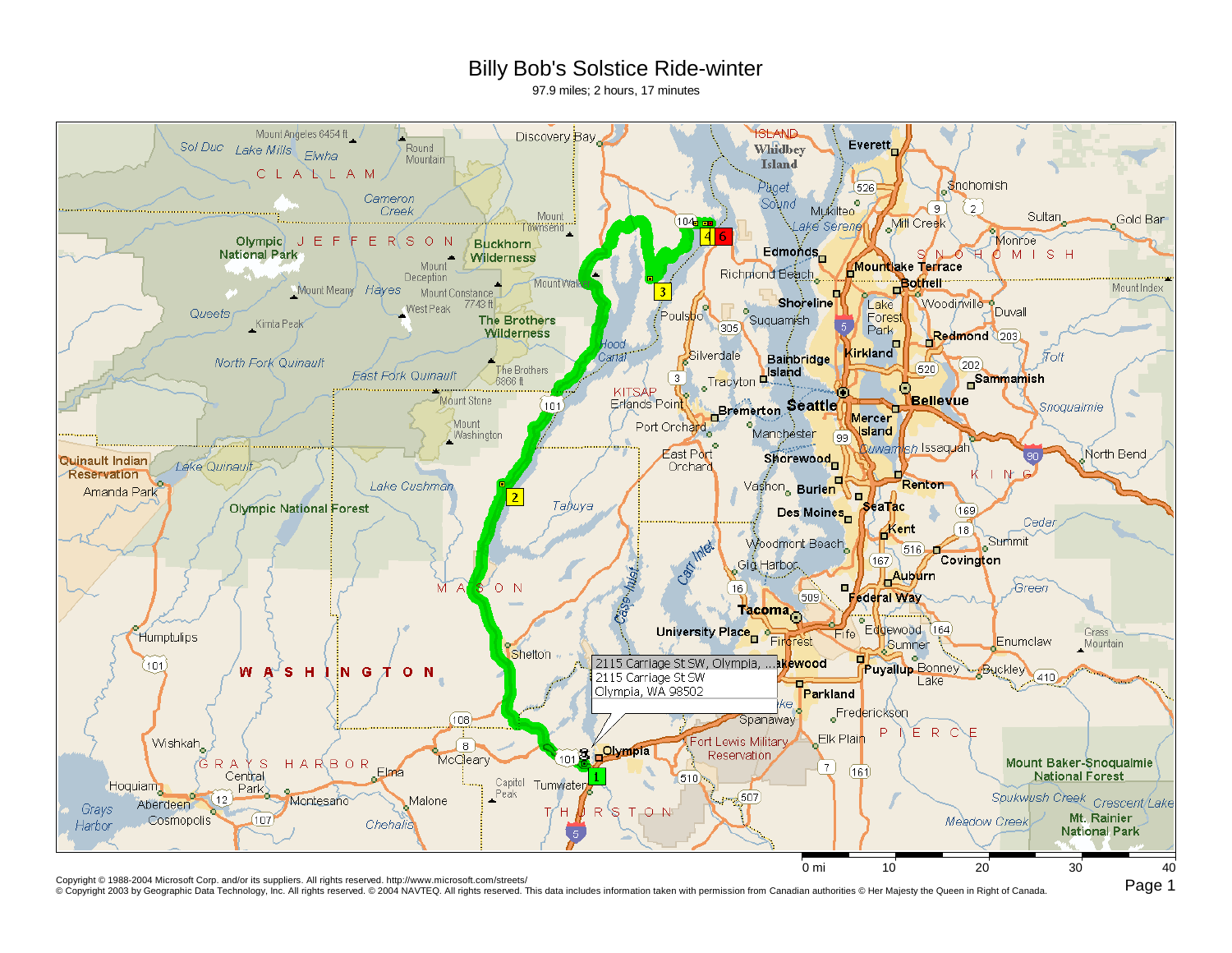

| 1:30 PM | 0.0 <sub>mi</sub> | Depart 2115 Carriage St SW, Olympia, WA 98502<br>[2115 Carriage St SW, Olympia, WA 98502] on<br>Carriage St SW (East) for 76 yds |
|---------|-------------------|----------------------------------------------------------------------------------------------------------------------------------|
| 1:30 PM | 0.1 mi            | Road name changes to Caton Way SW for 0.1 mi                                                                                     |
| 1:30 PM | $0.2 \text{ mi}$  | Turn LEFT (South-East) onto Cooper Point Rd SW for<br>$0.2$ mi                                                                   |
| 1:31 PM | 0.4 mi            | Take Ramp (RIGHT) onto US-101 for 38.3 mi towards<br>US-101 / Aberdeen / PT. Angeles                                             |
|         |                   |                                                                                                                                  |

2:17 PM 38.7 mi <mark>2</mark> At Lilliwaup, stay on US-101 (East) for 32.6 mi

Copyright © 1988-2004 Microsoft Corp. and/or its suppliers. All rights reserved. http://www.microsoft.com/streets/<br>© Copyright 2003 by Geographic Data Technology, Inc. All rights reserved. © 2004 NAVTEQ. All rights reserve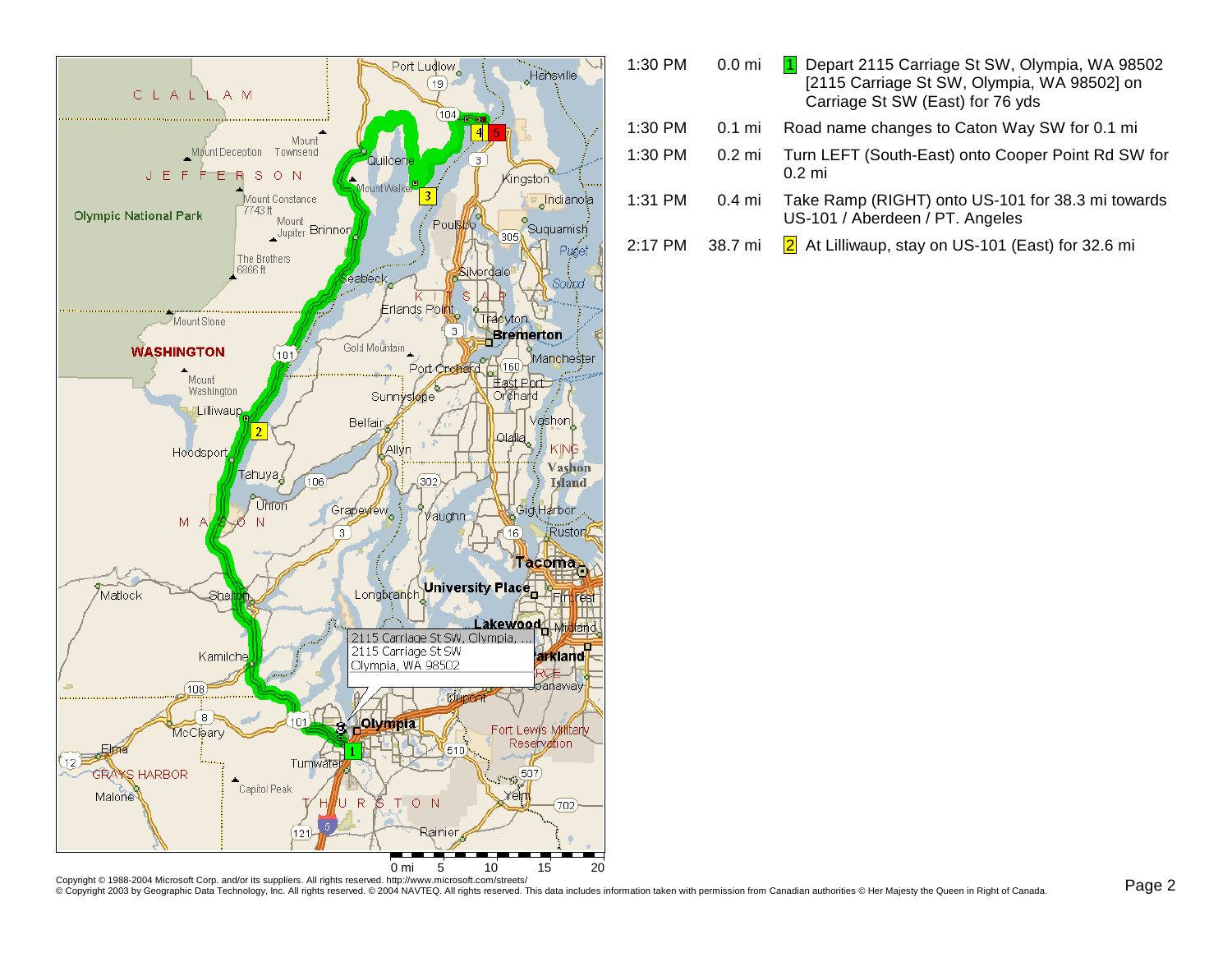

|           |         | 2:56 PM 71.3 mi Keep RIGHT onto Center Rd for 3.5 mi                                      |
|-----------|---------|-------------------------------------------------------------------------------------------|
| $3:02$ PM | 74.8 mi | Bear RIGHT (South-East) onto Dabob Rd for 2.3 mi                                          |
|           |         | 3:07 PM 77.1 mi Turn LEFT (East) onto Coyle Rd for 7.8 mi                                 |
|           |         | 3:20 PM 84.9 mi 3 At Coyle Rd, Quilcene, WA 98376, return North on<br>Coyle Rd for 54 yds |
| 3:20 PM   |         | 84.9 mi Turn RIGHT (East) onto Thorndyke Rd for 1.5 mi                                    |

3:23 PM86.5 mi Turn LEFT to stay on Thorndyke Rd for 3.0 mi

3:28 PM89.5 mi Turn LEFT to stay on Thorndyke Rd for 3.9 mi